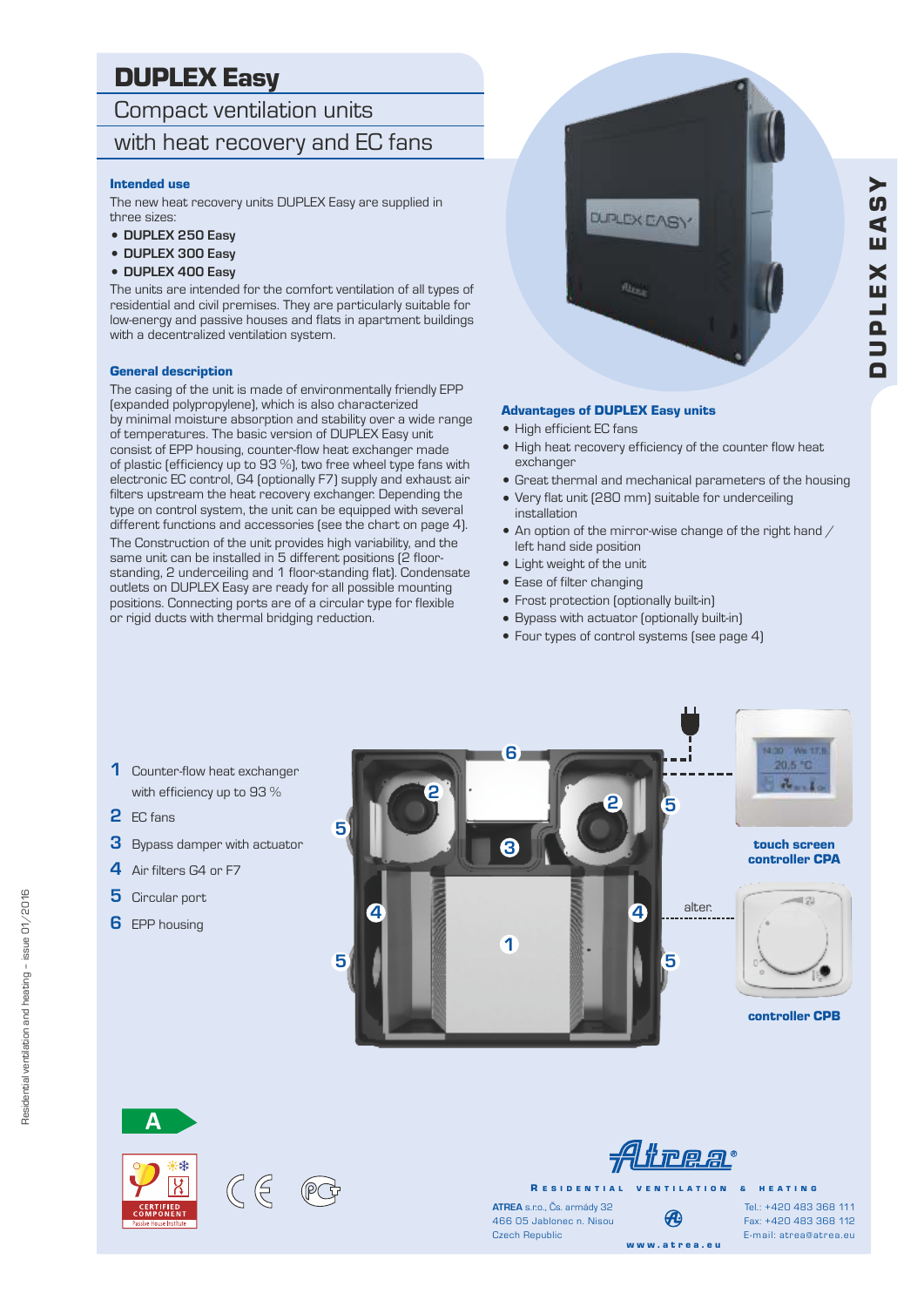## TECHNICAL DATA – DUPLEX EASY



# HEAT RECOVERY EFFICIENCY Ea Condensate drain mm 6x  $\frac{250}{100}$  **Condensation** condensation region<br>
To a condensation of the series of the series of the series of the series of the series of the series of the series of the series of the series of t  $100$ 90  $7<sub>0</sub>$ 95 80 75 85 **Volume flow rate**  $(m^3/h)$ 0 50 Possible condensation region **Mi = Me** 100 150 200 250 300 350 400 450 **250 Easy 300 Easy 400 Easy**

#### TECHNICAL DATA EASY

| <b>DUPLEX Easy</b>             |         | 250           | 300                             | 400   |
|--------------------------------|---------|---------------|---------------------------------|-------|
| Supply air - max.              | $m^3/h$ | 280           | 330                             | 430   |
| Extract air - max.             | $m^3/h$ | 280           | 330                             | 430   |
| Max. heat recovery efficiency  | $\%$    | 93            | 93                              | 93    |
| Max. power consumption of fans | W       | 120           | 120                             | 220   |
| Width <b>B</b>                 | mm      | 660           | 820                             | 820   |
| Dimension D                    | mm      | 425           | 435                             | 435   |
| Diameter of connecting ports   | mm      | ø 160         | $\alpha$ 160                    | ø 160 |
| Weight                         | kg      | 20            | 21                              | 21    |
| By-pass                        | -       | optional      |                                 |       |
| Voltage                        | V       | $230 / 50$ Hz |                                 |       |
| Supply air filter class        |         |               | G4 (alter. F7)                  |       |
| Condensate drain               | mm      |               | 6x ø 14 (depending on position) |       |

 $1)$  All types of control system that are built in within the unit commonly include at least two inputs, so the electrical signals from human operation of lights or other equipment, that automatically control the performance of the unit, can be connected. These inputs or other types of sensors must always be connected  $[e.g. CO<sub>2</sub>, VOC, rH etc.]$ 

2) Maximum flow rate at 100 Pa

<sup>3)</sup> The value is at reference flow rate it means 70 % of maximum flow rate and 50 Pa

4) Acoustic values of the units with SK cover - see accessories

#### ACOUSTIC POWER Lw and Acoustic pressure L,

| <b>Type</b>     | <b>Working point</b>           | <b>Acoustic power L. [dB(A)]</b> |          |                     |          |           | <b>Acoustic pressure L. [dB(A)]</b> |
|-----------------|--------------------------------|----------------------------------|----------|---------------------|----------|-----------|-------------------------------------|
|                 |                                | inlet e.                         | inlet i. | outlet $e_{\alpha}$ | outlet i | unit      | at distance of 3 m                  |
| DUPLEX 250 Easy | 200 m <sup>3</sup> /h (100 Pa) | 53                               | 53       | $74*$               | 74*      | 60/54**   | $40/33**$                           |
| DUPLEX 300 Easy | 250 m <sup>3</sup> /h (100 Pa) | 51                               | 51       | $74*$               | 74*      | $61/54**$ | $40/34**$                           |
| DUPLEX 400 Easy | 300 m $^3$ /h (100 Pa)         | 50                               | 50       | 75*                 | 75*      | 62/55**   | $42 / 35**$                         |

To achieve acceptable acoustic values it is necessary to install air distribution with guaranteed acoustic attenuation.

\* Approximately it is possible to reduce sound power on outlet e<sub>2</sub>, i<sub>2</sub> to following values:

 $\bullet$  L<sub>w</sub> = 52 dB (A) – using 1 m of soundproofed pipe<br>  $\bullet$  L<sub>w</sub> = 43 dB (A) – using 2 m of soundproofed pipe

 $\bullet$  L<sub>w</sub> = 37 dB (A) – using 3 m of soundproofed pipe

\*\* Acoustic values of the units with SK cover – see accessories

#### DIMENSIONAL DIAGRAM EASY

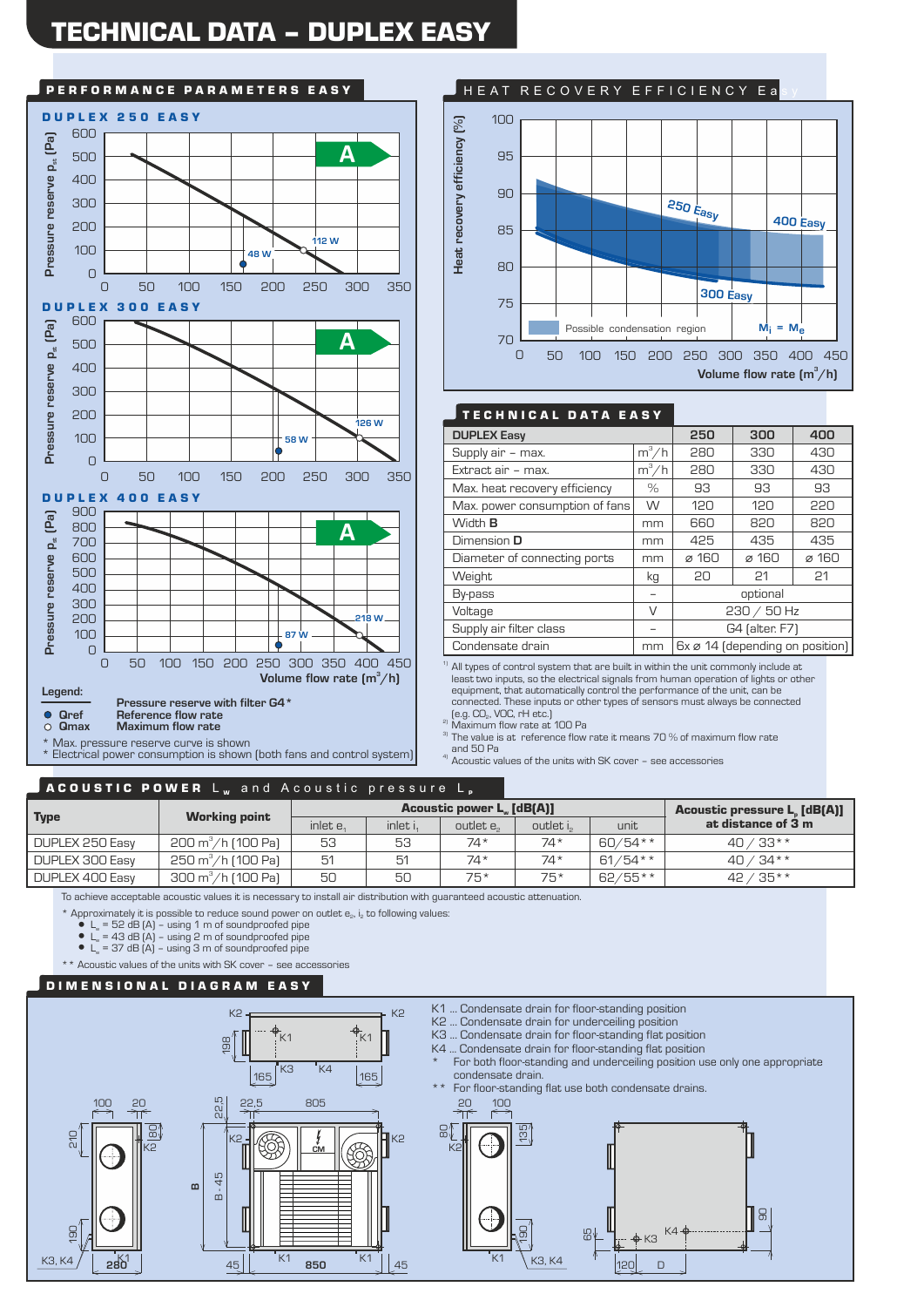## DUPLEX EASY



Note: DUPLEX Easy units are supplied for versatile position mounting – the unit can be installed in all positions (floor-standing, underceiling and floor-standing flat). The "right hand" and "left hand" position according to the figure above is selected simply by relocating the operating sensor and by reconnecting unit fans.

- L E G E N D
	- **■2 e**<sub>1</sub> Fresh outdoor air suction
	- **e<sup>2</sup>** Fresh filtered air outlet **CM** Control module
- **i<sup>1</sup>** Exhaust air suction **i** Exhaust air outlet **<sup>2</sup>**

#### I N S T A L L A T I O N

#### DUPLEX Easy – underceiling position

New DUPLEX Easy units have a very flat design that allows installing them into even very low suspended ceilings. The minimum requirements for suspended ceiling void height is 305 mm. A plasterboard lid is fitted below the unit.



# 7777777777 KA 177777 removable door

#### **CONDENSATE DRAIN**

#### Condensate drainage

During heat recovery – heat regaining – moisture is condensated during the cooling of exhaust air. Water condensates on the walls of the heat recovery exchanger, further increasing heat recovery efficiency. Condensate runs out of the heat recovery exchanger in the direction of air being extracted and is drained from the DUPLEX unit into a sewer system. For correct functioning and drainage the unit must be separated from the sewer system using a siphon of a sufficient height, the recommended minimum being 150 mm. Small condensation drain pumps may be used. The unit must be installed within the specified gradient for each position.